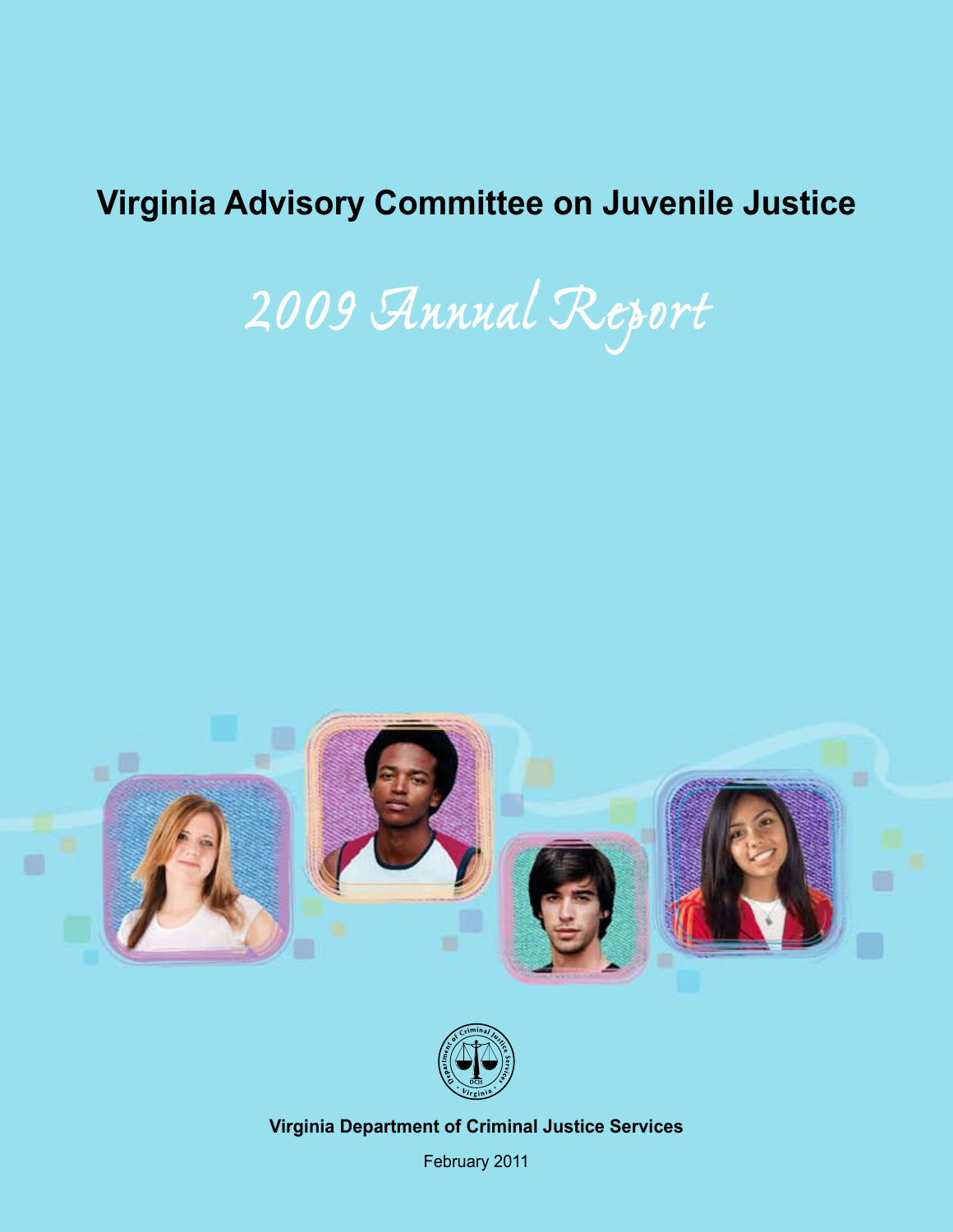# Table of Contents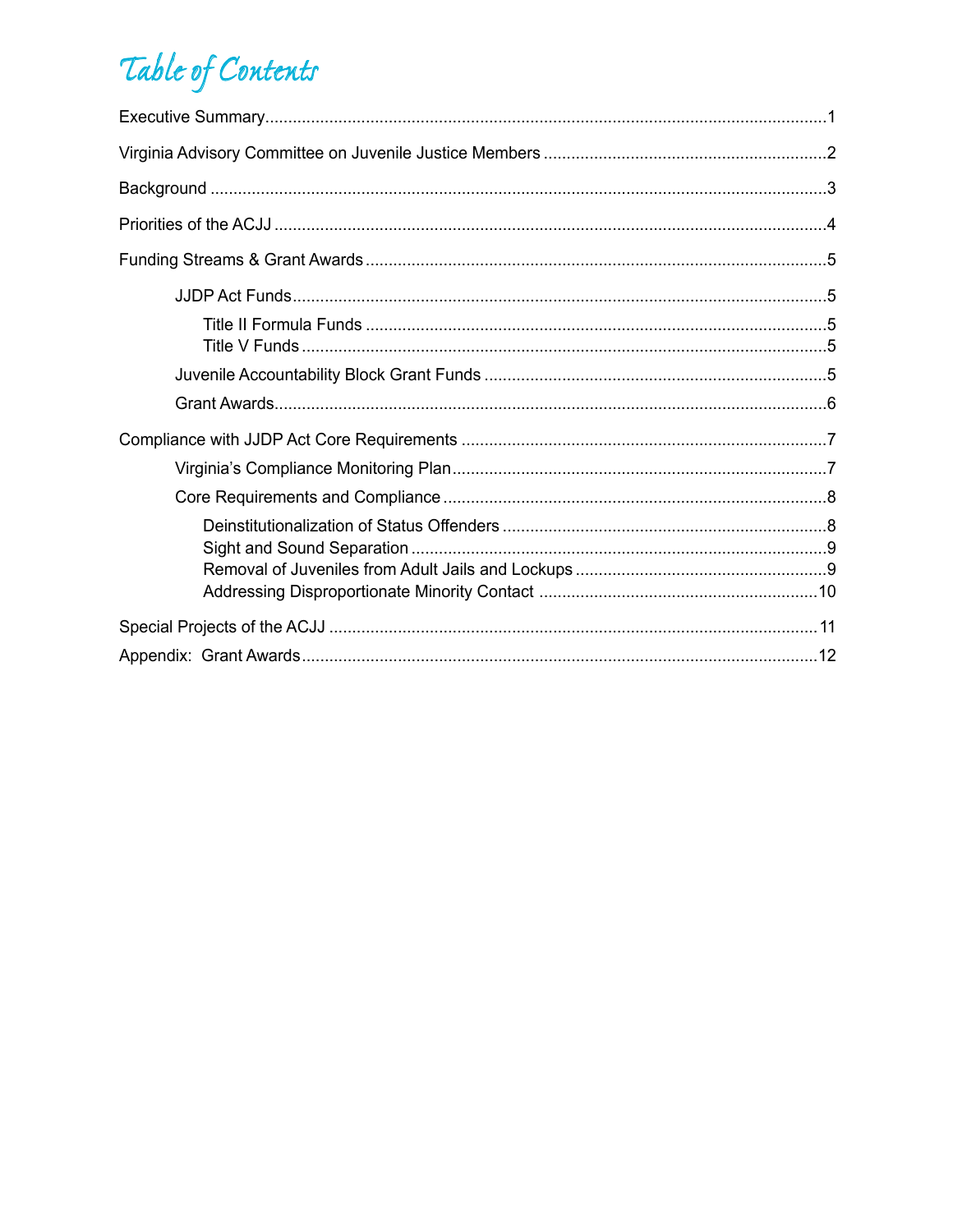## *Executive Summary*

The Advisory Committee on Juvenile Justice (ACJJ) is responsible for reviewing the operation of the juvenile justice system in Virginia, for recommending needs and priorities for the development and improvement of the juvenile justice system, for recommending grant awards, and for advising the Governor on matters related to the Juvenile Justice and Delinquency Prevention Act. This report of the ACJJ details activities undertaken during Fiscal Year 2009 (FY2009)<sup>1</sup>, including funding priorities, grant activities, and Virginia's monitoring of, and compliance with, the four core requirements of the federal Juvenile Justice and Delinquency Prevention Act.

Highlights for the ACJJ during FY2009 include:

- Approving grants with total awards exceeding \$3.23 million in federal funds.<sup>2</sup>
- n Developing and publishing *Virginia's Three-Year Plan 2009-2011*.
- n Participating in the development of two *Blueprints for Change: Criminal Justice Policy Issues in Virginia: Disproportionate Minority Contact* and *Sanctions and Penalties for Underage Drinking*.

<sup>1</sup> Where noted, Fiscal Year (FY) refers to Virginia's fiscal year which begins July 1 and ends June 30.

<sup>2</sup> Total represents all grant awards recommended by the ACJJ in FY2009, including Edward Byrne Memorial Justice Assistance Grant funding and Juvenile Accountability Block Grant formula distributions, and may include reverted funds. Grant periods may vary and may be for a calendar year, a federal fiscal year (October 1-September 30), or a state fiscal year, including for the year starting July 1, 2009 (July 1-June 30).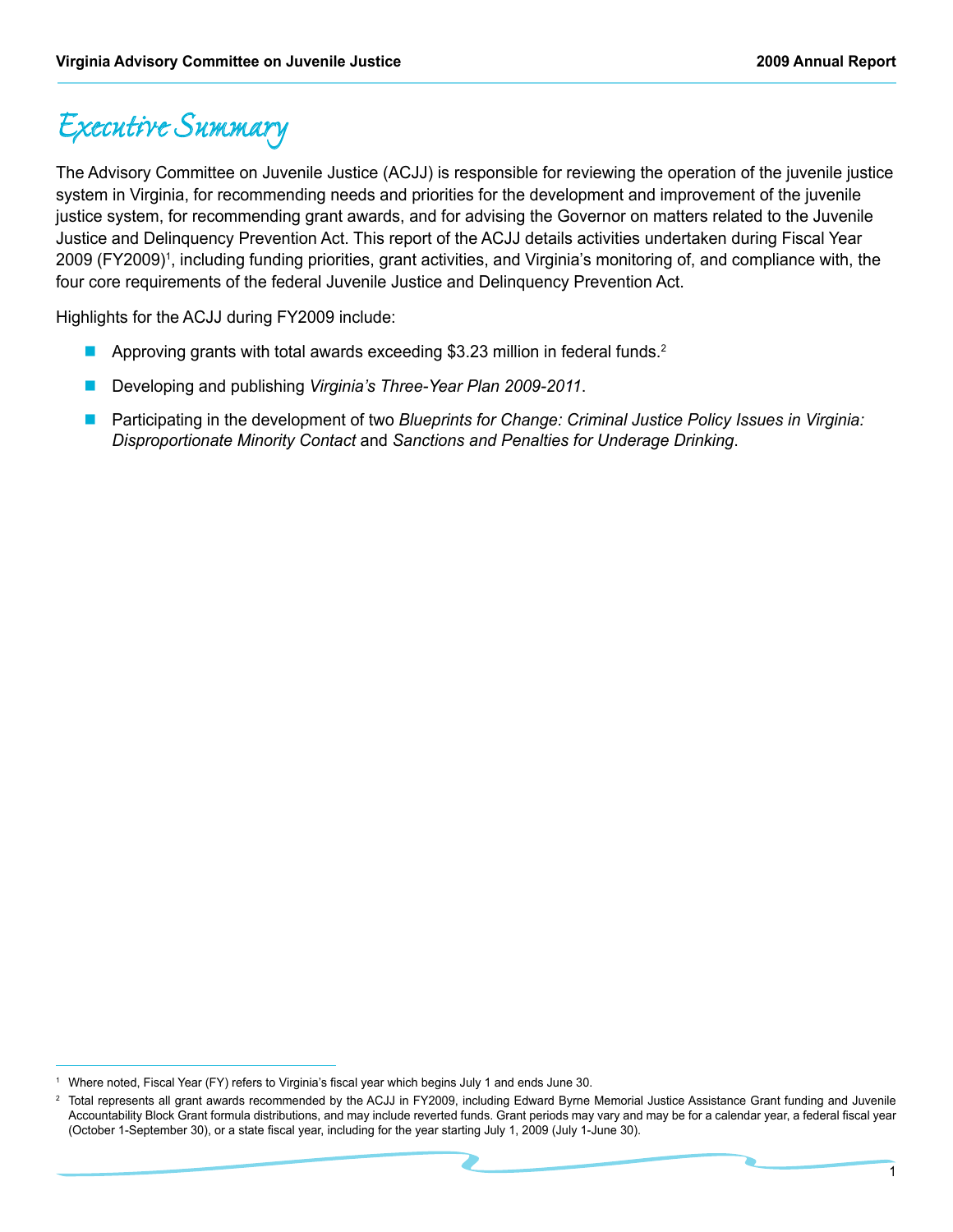# *Virginia Advisory Committee on Juvenile Justice Members*

#### *Governor's Appointees serving during FY2009*

**Mr. Benjamin J. Andrews** *Vienna* **Mr. Kevin Appel** *Arlington* **Mr. Ken Bynum**  *Alexandria* **Mr. Roberto Calderon Y** *Ashburn* **Commonwealth's Attorney Warner D. "Dave" Chapman**  *Charlottesville* **Mr. Mark Cranfill**  *Burke* **Mr. Peter Feddo Y** *Chester*

**Ms. Eileen Grey (Vice-Chair)** *Alexandria* **Mr. Andrew Jennings Y** *Hampden-Sydney* **Judge Jerrauld C. Jones**  *Norfolk* **Dr. Jay W. Malcan** *Richmond* **Mr. Charles S. Martin (Chair)** *Charlottesville* **Sheriff Charles W. Phelps**  *Isle of Wight* **Professor Robert E. Shepherd, Jr.** *Richmond*

**Mr. Michael W. Stewart** *Virginia Beach*

**Mr. Antonio Sutton**  *Norfolk*

**Mr. Wayne Thomas** *Chesterfield*

**Mr. Mark Turnbull Y** *Manassas*

**Mrs. Ruby G. Turner** *Richmond*

**Ms. Gina E. Wood** *Alexandria*

#### *Legislative Appointees*

**The Honorable Robert B. Bell** *Virginia House of Delegates Charlottesville*

**The Honorable Roscoe Reynolds** *Virginia Senate Martinsville*

#### *State Government Representatives*

**Mr. Anthony Conyers, Commissioner** *Virginia Department of Social Services (Proxy: Ms. Jane B. Brown)*

**Dr. Patricia I. Wright, Superintendent of Public Instruction Dr. Billy K. Cannaday Jr., Superintendent of Public Instruction (former)** *Virginia Department of Education (Proxy: Dr. Cynthia A. Cave)* 

#### **Mr. Barry Green, Director**

*Virginia Department of Juvenile Justice (Proxy: Ms. Lynette Holmes)*

**Dr. James S. Reinhard, Commissioner** *Virginia Department of Mental Health, Mental Retardation and Substance Abuse Services (Proxy: Mr. Malcolm King)*

 $3 \,$  Y identifies youth member (younger than 24 at the time of their appointment).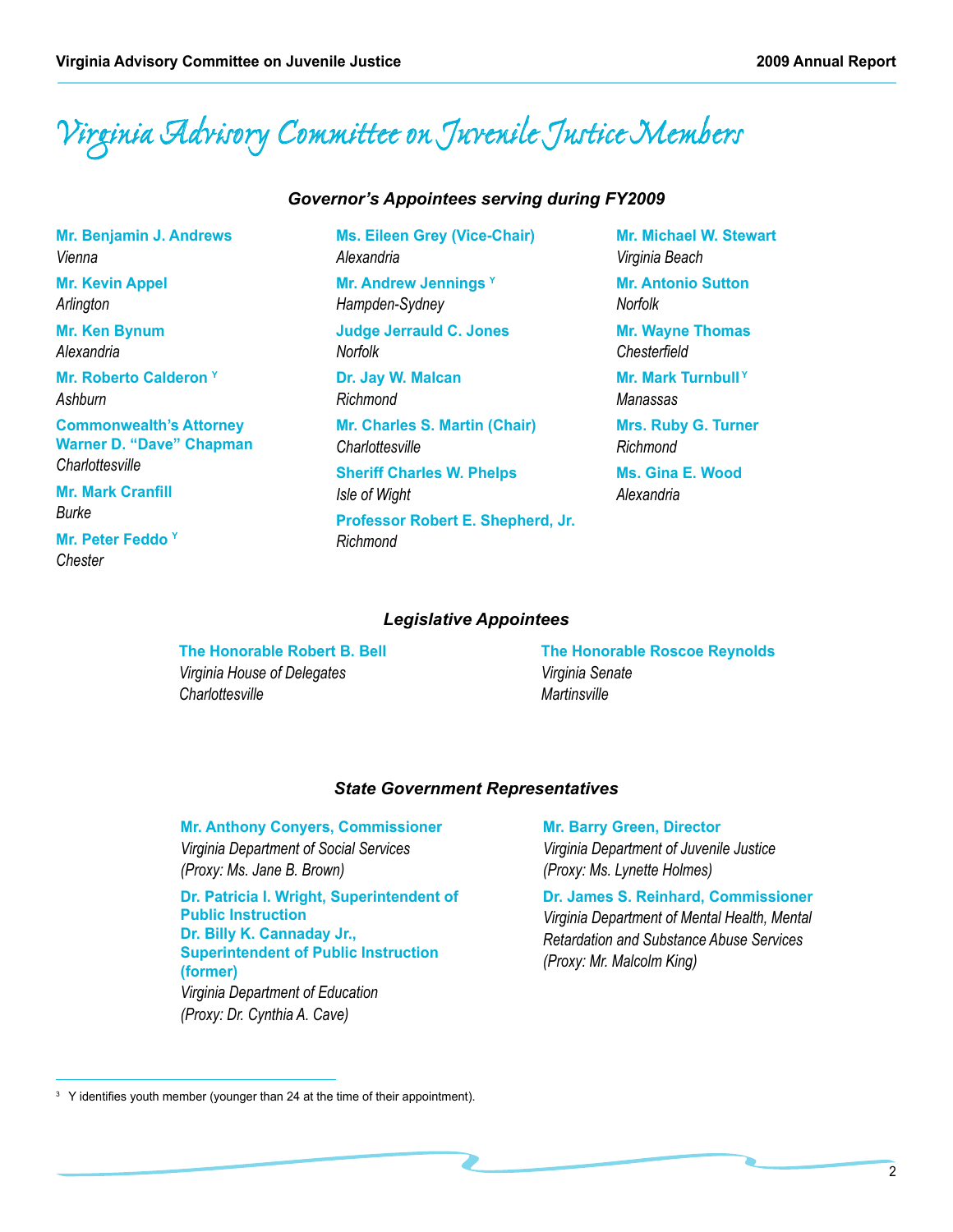# *Background*

The Advisory Committee on Juvenile Justice (ACJJ) is established in accordance with §9.1-111 of the *Code of Virginia*  to advise and assist the Criminal Justice Services Board, the Department of Criminal Justice Services (DCJS), all agencies, departments, boards and institutions of the Commonwealth, and local government, on matters related to the prevention and treatment of juvenile delinquency and the administration of juvenile justice in Virginia.<sup>4</sup> This charge includes fulfilling the mandates of the Juvenile Justice and Delinquency Prevention (JJDP) Act pursuant to 42 U.S.C. §5633, as amended.<sup>5</sup> Specifically, the ACJJ:

- n Participates in the development and review of Virginia's Three-Year Plan for juvenile justice as required by the JJDP Act;
- n Establishes priorities for allocating funds available through the JJDP Act and the Juvenile Accountability Block Grant (JABG) program;
- n Makes grant award recommendations to the Criminal Justice Services Board for funds available through the JJDP Act and the JABG program;
- Monitors compliance with the core requirements of the JJDP Act; and
- Advises the Governor on matters related to the JJDP Act.

Members are appointed in accordance with the *Code of Virginia* and meet the requirements specified by the JJDP Act, as well as the JABG program. The ACJJ is composed of individuals knowledgeable about the prevention and treatment of juvenile delinquency and the juvenile justice system, including representatives of local law enforcement, juvenile justice agencies, state and local government, judges, counsel for children, and other citizens. Youth are an essential component of the citizen make-up.

Past reports of the ACJJ, *Virginia's Three-Year Plan 2009-2011*, and information about grant programs and activities of DCJS related to children are available on the agency web site at www.dcjs.virginia.gov.

The Criminal Justice Services Board is the governing body of the Department of Criminal Justice Services. The ACJJ reports to and submits recommendations in an advisory capacity to the Criminal Justice Services Board.

<sup>5</sup> Juvenile Justice and Delinquency Prevention Act of 2002, available online at http://ojjdp.ncjrs.org/about/jjdpa2002titlev.pdf.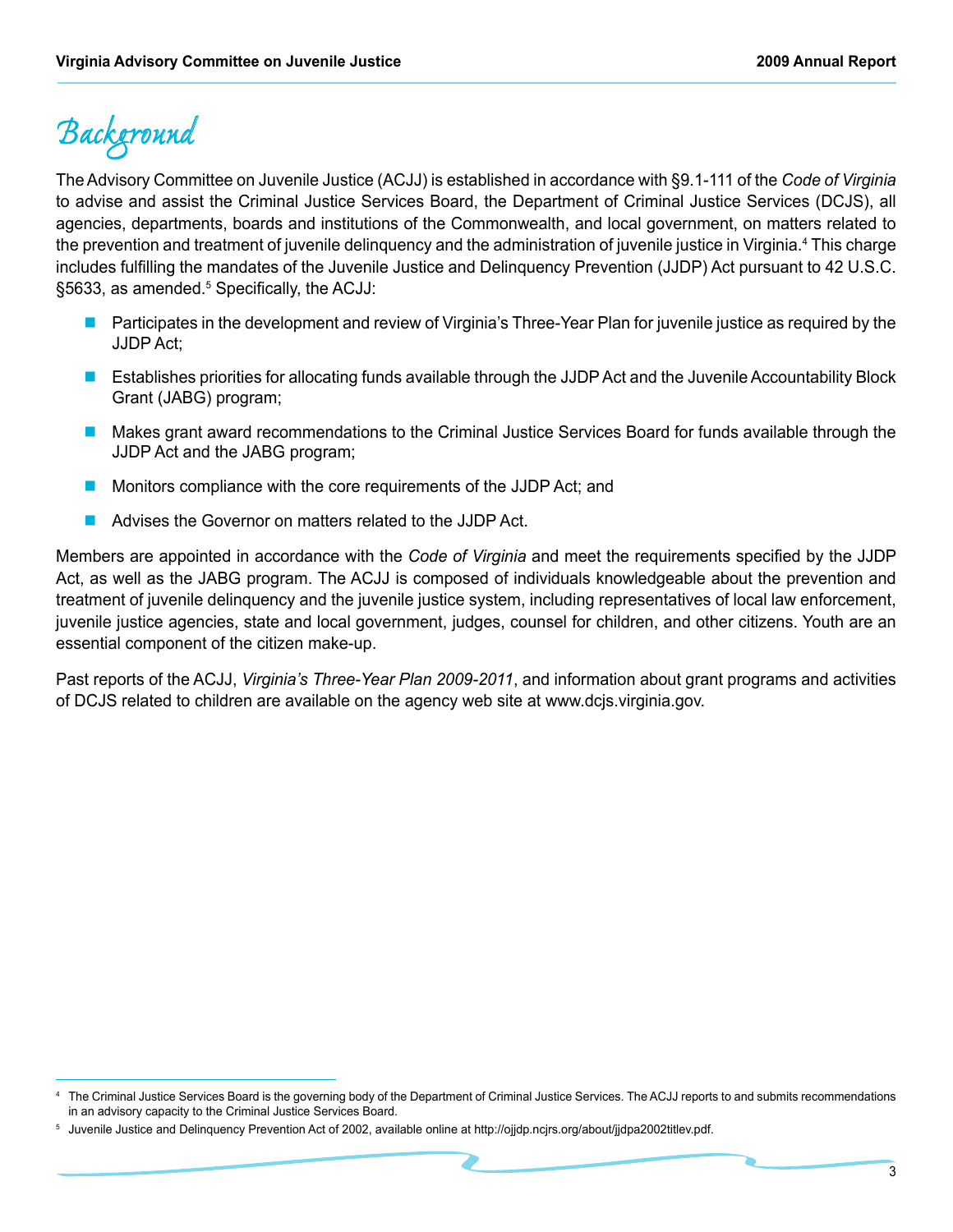# *Priorities of the ACJJ*

Each year the ACJJ establishes priorities for allocating grant funds to eligible state and local entities involved in juvenile justice prevention and intervention services. Priorities are initially established through the Three-Year Plan development process which includes data analysis and input from constituent groups. The priorities are reviewed and updated as needed during years two and three of the plan period. The ACJJ uses the established priorities when making funding recommendations for grants to the Criminal Justice Services Board.

A new plan was put forth by the ACJJ for 2009-2011. Because a fiscal year crosses calendar years, priorities for FY2009 differed slightly in the first half of the year and the second half. The following funding priorities were used to guide awards made during the first half of the fiscal year (July-December 2008):

- 1. Reducing recidivism of adjudicated juveniles released from secure confinement;
- 2. Addressing criminalization of juveniles with mental health/substance abuse needs;
- 3. Disproportionate minority contact with the juvenile justice system;
- 4. At-risk children and young juvenile offenders aged 13 and younger;
- 5. Providing alternatives to detention;
- 6. Reducing system involvement of truants and juveniles with other negative school-related behaviors; and
- 7. Legal representation of juveniles.

The ACJJ identified the following funding priorities in *Virginia's Three-Year Plan: 2009-2011* which guided awards made during the second half of the fiscal year (January-June 2009):

- 1. Reducing disproportionality in the juvenile justice system;
- 2. Diverting juveniles from detention and providing alternatives;
- 3. Increasing family and community involvement;
- 4. Ensuring youth are afforded due process of law;
- 5. Reducing system involvement of truants and juveniles with other negative school-related behaviors (continuation grants only); and
- 6. At-risk children and young juvenile offenders aged 13 and younger (continuation grants only).

Goals, objectives, and activities were identified for each of the funding priorities and can be found in *Virginia's Three-Year Plan: 2009-2011* which is available on the DCJS website at www.dcjs.virginia.gov.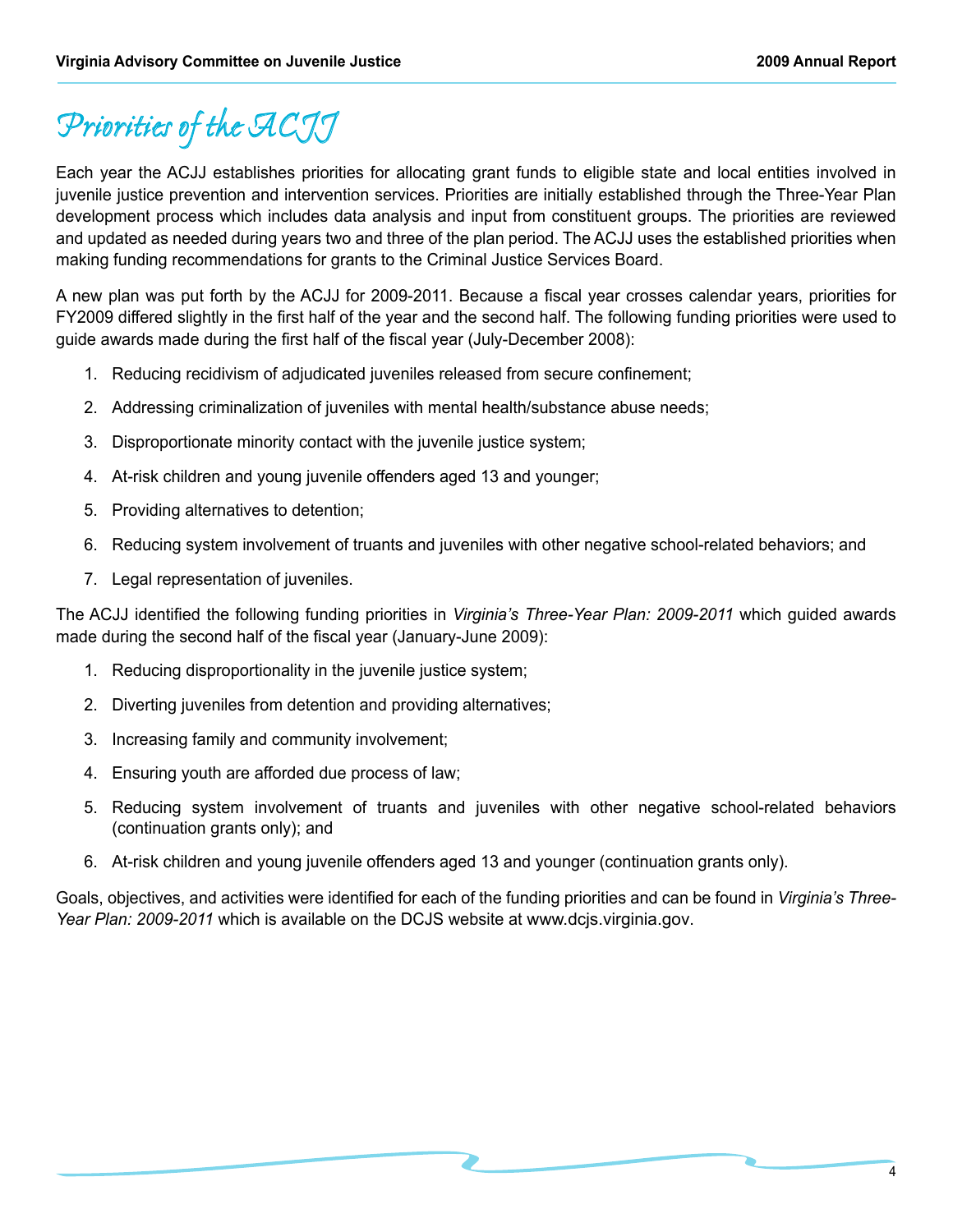*Funding Streams & Grant Awards*

Using the priorities established as part of Virginia's Three-Year Plan, the ACJJ reviews grants and makes recommendations on the JJDP Act and JABG federal funding streams which are administered by DCJS. One-time grants are often offered using unexpended funds from a previous year. The ACJJ will also review grants related to juvenile justice submitted under other funding streams administered by DCJS. However, projects funded under funding streams other than the JJDP Act and JABG are not typically tied to the Three-Year Plan priorities.

In all cases, the ACJJ's recommendations are forwarded to the Criminal Justice Services Board, which has final authority to award these grant funds.

### **JJDP Act Funds**

#### *Title II Formula Funds*

Title II of the JJDP Act allocates funds to states by formula, based on the under age 18 youth population. To receive funds, states must be in compliance with the four core requirements of the JJDP Act: 1) deinstitutionalization of status offenders, 2) sight and sound separation of juveniles and adult offenders, 3) removal of juveniles from adult jails and lockups, and 4) reduction of minority overrepresentation in the juvenile justice system. Virginia's share of federal Title II funds was \$1,415,000 for 2009, up approximately 10% over the prior year.

Since 1994, the ACJJ has restricted grant funding for any locality demonstrating an unjustifiable pattern of compliance violations of the JJDP Act's core requirements. When necessary, a special compliance improvement funding category is made available to these localities. To access these funds, a locality is required to establish a corrective action plan, agree to self-report all new violations, and be subject to quarterly on-site compliance monitoring inspections until it demonstrates that no violations have occurred for a full fiscal year.

### *Title V Funds*

Title V of the JJDP Act provides a source of funds for states to award grants to communities for delinquency prevention and early intervention programming. To receive funds, states must be in compliance with the four core requirements of the JJDP Act, have an approved comprehensive delinquency prevention plan, and provide a cash or in-kind match of at least 50% of the federal dollars awarded. Virginia was awarded \$33,486 for 2009, down almost 31% from the prior year.

### **Juvenile Accountability Block Grant Funds**

The Juvenile Accountability Block Grant (JABG) program is designed to promote greater accountability in the juvenile justice system. This grant allows states to strengthen policies, programs, and administrative systems that foster the creation of safe communities. The underlying supposition is that young people, their families, and the juvenile justice system must be accountable for improving the quality of life in every community. Like Title II funds, JABG funds are allocated to states based on their youth population under age 18.

States receiving JABG funding must establish a planning body, generally referred to as a Juvenile Crime Enforcement Coalition (JCEC). This role is fulfilled by the ACJJ in Virginia. Localities receiving JABG grants through the state must also establish a JCEC.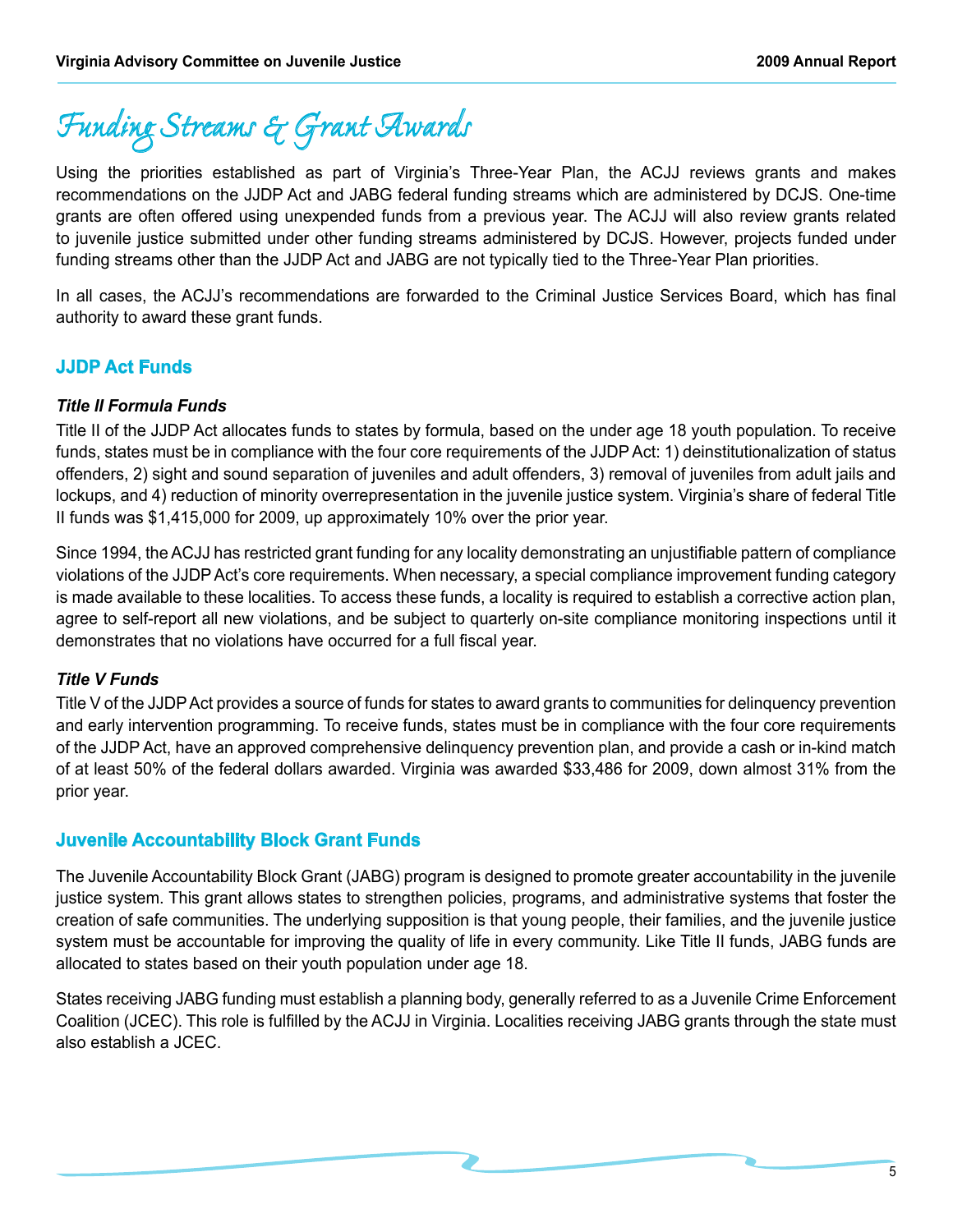JABG funds may be awarded to local units of government or state agencies. Most funds are distributed directly to local units of government through an established formula. In Virginia, remaining funds are directed specifically to rural localities or are used for grants to state agencies. Virginia was awarded \$1,096,400 in JABG funds in 2009, which was approximately 14.1% more than the 2008 award.

#### *Grant Awards*

The Criminal Justice Services Board, based on recommendations of the ACJJ, awarded over \$3.23 million in federal funds<sup>6</sup> during FY2009 to state and local entities for juvenile prevention, intervention, and systems improvement projects. Prevention projects may be funded for up to 3 years and intervention projects may be funded for up to 5 years. Most systems improvement projects are one-time grants. A list of specific grant awards made during FY2009 is included as an Appendix.<sup>7</sup>

<sup>6</sup> Total represents all grant awards recommended by the ACJJ in FY2009, including Edward Byrne Memorial Justice Assistance Grant funding and Juvenile Accountability Block Grant formula distributions, and may include reverted funds. Grant periods may vary and may be for a calendar year, a federal fiscal year (October 1-September 30), or a state fiscal year, including for the year starting July 1, 2009 (July 1-June 30).

JABG formula grants and grants funded by funding streams other than the JJDP Act or JABG are not included in the listing.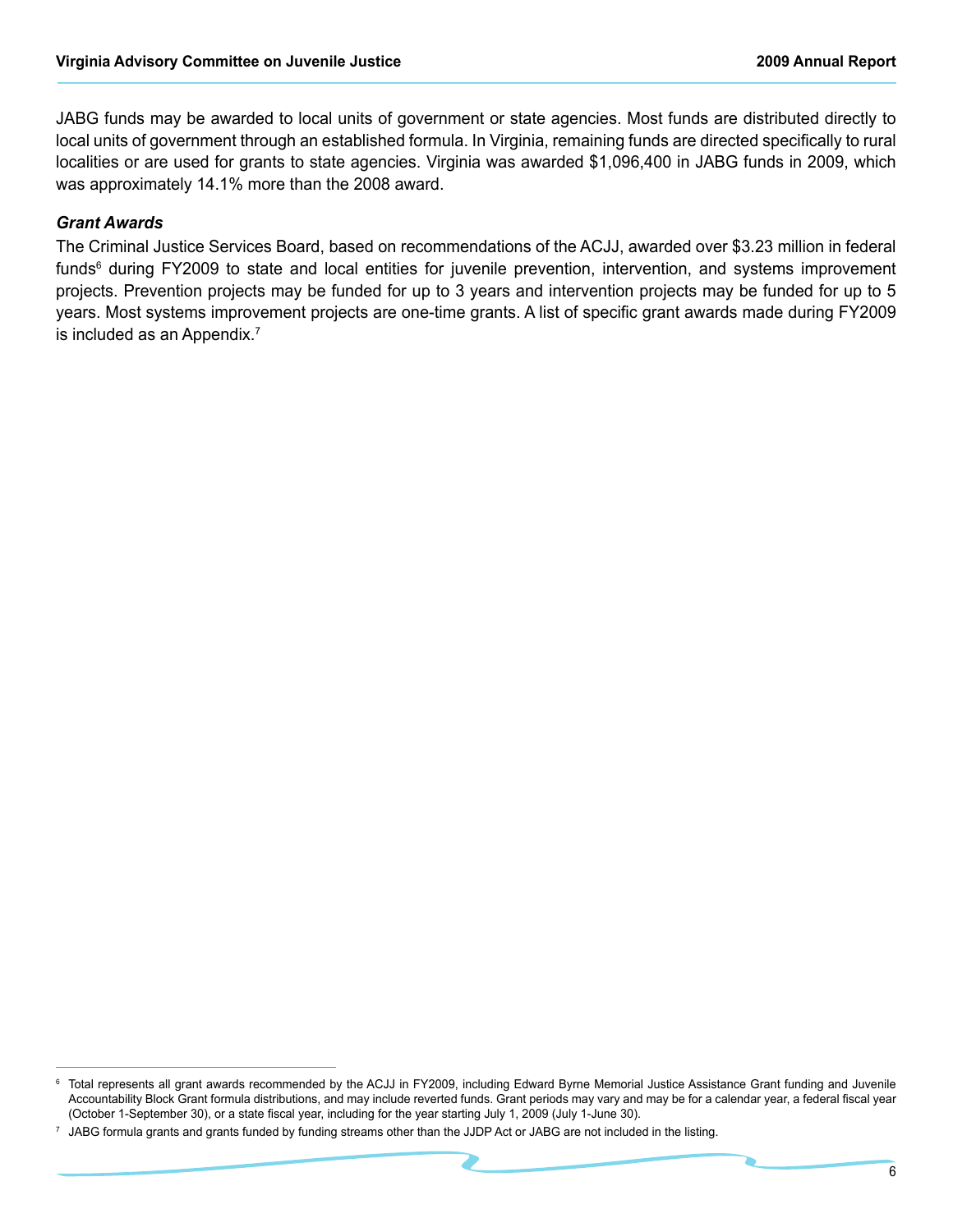## *Compliance with JJDP Act Core Requirements*

To receive funding under the JJDP Act, states are required to comply with four core requirements:

- 1. Deinstitutionalization of status offenders;
- 2. Sight and sound separation of juveniles from adult offenders;
- 3. Removal of juveniles from adult jails and lockups; and
- 4. Addressing disproportionate minority contact.

Based on the JJDP Act, the Office of Juvenile Justice and Delinquency Prevention (OJJDP) establishes compliance standards for each of the four core requirements. If Virginia fails to demonstrate compliance, as defined by federal guidelines, the Title II allotment to the state will be reduced by 20% for each core requirement not being met and spending restrictions will be imposed on the remaining funds.

### **Virginia's Compliance Monitoring Plan**

Virginia has created a system of record-keeping and on-site inspection for monitoring compliance with the first three core requirements of the Act.<sup>8</sup> DCJS is responsible for assessing the Commonwealth's level of compliance with the JJDP Act and has designated a compliance monitor who is responsible for this, as well as for providing technical assistance and support to localities.

Compliance monitoring activities are conducted on a year-round basis. Monitoring includes desk audits and site visits. The annual site visit plan includes at least one-third of Virginia's secure juvenile detention centers, juvenile correctional centers, jails, lockups, and court holding facilities.<sup>9</sup> Jurisdictions with verified compliance violations are provided individualized technical assistance and training about the core requirements of the JJDP Act. To further enhance the understanding of compliance issues, DCJS maintains information specific to compliance monitoring on its website.

Court holding facilities were added to the list of facilities requiring monitoring during 2007. Though a few were able to be inspected during the year, most facilities were unidentified. In order to identify these facilities, a survey was sent to all Sheriff's Departments during the FY2008 period. The survey review resulted in over 100 additional facilities added to Virginia's monitoring universe. Site visits were then scheduled to court holding facilities so that 100% would be visited in three years.

<sup>8</sup> Compliance with the fourth core requirement, addressing disproportionate minority contact, is based on progress made towards achieving plans specified in Virginia's Three-Year Plan for this element. Intensive on-site monitoring of the fourth core requirement is not part of the monitoring process.

OJJDP requires that each facility is inspected once every three years, or 10% of the total annually. DCJS typically exceeds OJJDP minimum requirements and visits 100% of juvenile detention centers annually.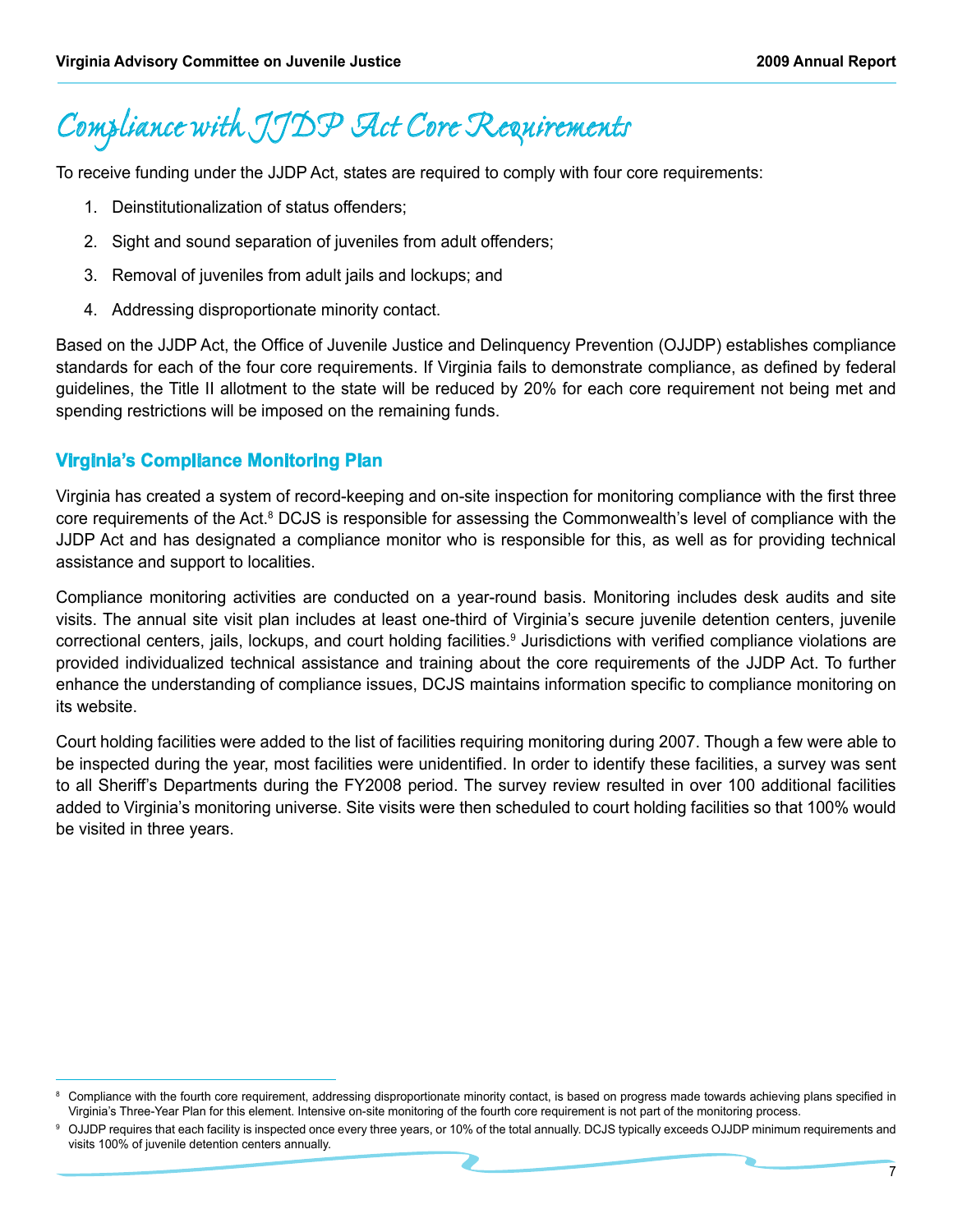| <b>Facility Type</b>                                                | <b>Total in Virginia</b>            | <b>FY2007 Inspections</b> | <b>FY2008 Inspections</b> | <b>FY2009 Inspections</b> |
|---------------------------------------------------------------------|-------------------------------------|---------------------------|---------------------------|---------------------------|
| Juvenile Detention Centers                                          | 25 (2007)<br>24                     | 25 (100%)                 | 24 (100%)                 | 24 (100%)                 |
| Juvenile Correctional Centers                                       | 7                                   | 7(100%)                   | 3(43%)                    | 1(14.3%)                  |
| <b>Adult Jails</b>                                                  | 77                                  | 23 (30%)                  | 28 (36%)                  | 27 (35%)                  |
| <b>Adult Lock Ups</b>                                               | 68 (2007)<br>84 (2008)<br>83 (2009) | 68 (100%)                 | 32 (38%)                  | 32 (39%)                  |
| <b>Approved Co-Located Facilities</b>                               | 6                                   | $6(100\%)$                | $6(100\%)$                | $6(100\%)$                |
| <b>Court Holding Facilities</b><br>(new requirement beginning 2007) | 106                                 | 19 (18%)                  | 37 (35%)                  | 33 (31%)                  |
| <b>TOTAL ON-SITE INSPECTIONS</b>                                    | 303 (2009)                          | 148                       | 130                       | 123                       |

#### *On-Site Inspections (for the past three years):*

### **Core Requirements & Compliance**

The State is awaiting the official 2009 compliance determination from OJJDP. However, based on the data reviewed, site visits conducted, and DMC plan, it is expected that Virginia will be found in compliance with the core requirements of the JJDP Act.

#### *Deinstitutionalization of Status Offenders*

Juveniles charged with, or adjudicated for, conduct that would not be criminal if committed by an adult are referred to as *status offenders*. Neither status offenders nor non-offenders (such as abused and neglected children) may be placed in secure detention or correctional facilities.10 Status offenders include, but are not limited to, truants, runaways, and minors in possession of alcohol.<sup>11</sup> Violations of the JJDP Act occur when accused status offenders are held in secure juvenile detention centers for more than 24 hours (excluding weekends and holidays), when adjudicated status offenders are held for any length of time in secure detention centers, or when accused or adjudicated status offenders are held in any adult jail or municipal lockup. Under no circumstances may children be placed in secure detention facilities solely because of abuse, neglect, or alien status.

Despite prohibitions within the *Code of Virginia,* and federal regulations addressing the deinstitutionalization of status offenders and non-offenders (DSO), occasional violations are recorded. The federal government allows states to have a limited rate of violations and still be found in compliance with the JJDP Act.

*Virginia's compliance with this core requirement for FY2009:*

- In FY2009 there were 98 violations of the DSO core requirement. This represents an increase of 40% over the number reported for the prior year (n=70).
- Virginia's DSO violation rate was 5.36 in FY2009. This is slightly below the allowable federal non-compliance rate limit and, therefore, Virginia is in compliance.

<sup>&</sup>lt;sup>10</sup> Under the provisions of the JJDP Act, status offenders who violate a court order, violate the Youth Handgun Safety Act, or have been held under the Interstate Compact on Juveniles may be placed in secure detention or correctional facilities.

<sup>11</sup> In Virginia, possession of alcohol by anyone under the age of 21 is a Class 1 misdemeanor (*Code of Virginia,* §4.1-305). Though this offense also applies to adults aged 18-20, the OJJDP interprets possession of alcohol by a minor as a status offense due to the narrow application of the law to adults.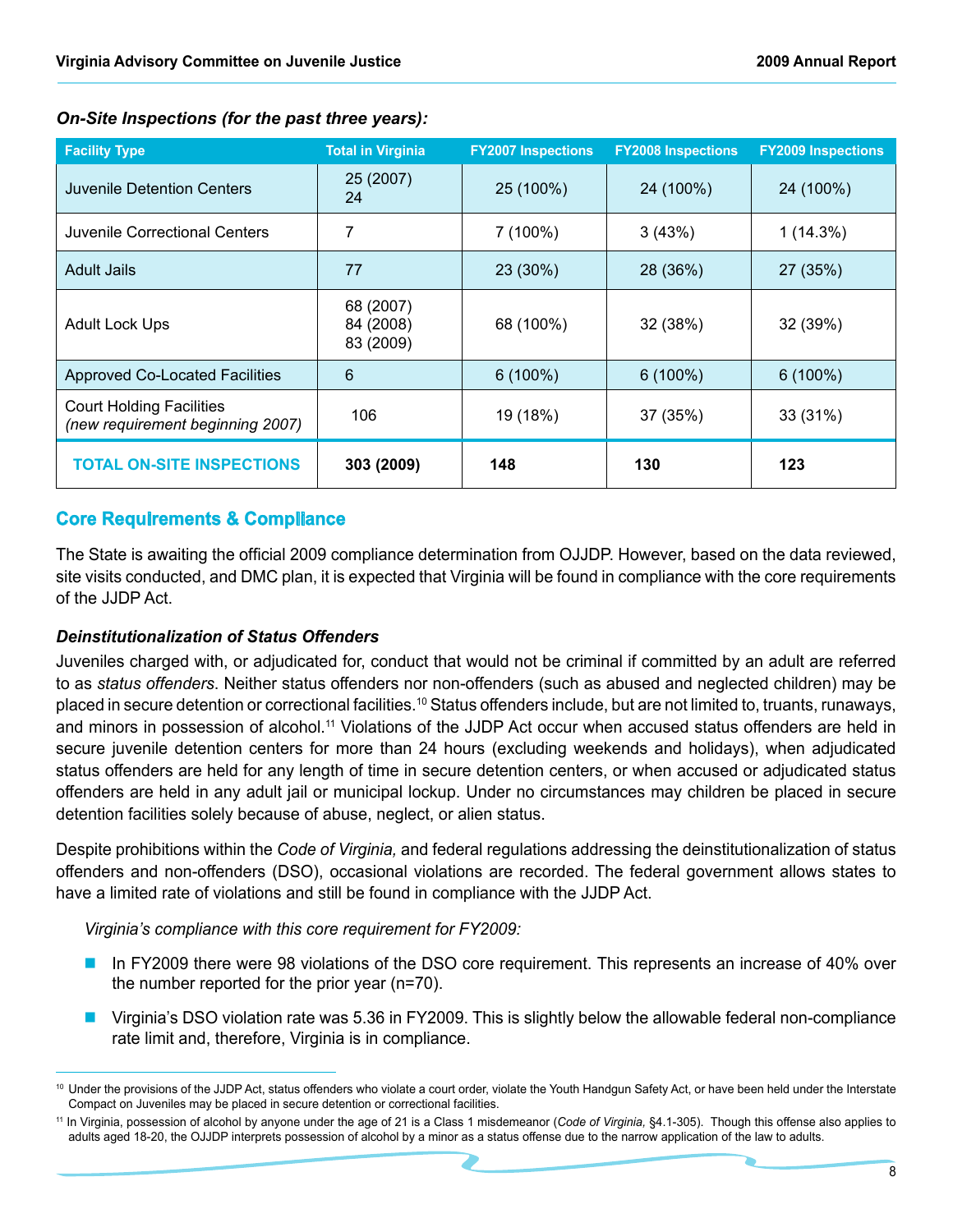#### *Sight and Sound Separation*

Under the JJDP Act, during the temporary period that a delinquent juvenile may be held in an adult jail or lockup, as described below, no sight or sound contact is permitted between juvenile and adult inmates. This "separation" provision requires that juveniles not be housed next to adult cells, share space such as dining halls, recreation areas or other common spaces with adults, or be placed in any circumstance that could expose them to contact with adult inmates.

Virginia law further prohibits the placement of a juvenile in any secure adult facility that has not been certified by the Board of Corrections to detain juveniles. In order to be certified, sight and sound separation is required. Facilities exhibiting a pattern of violations are subject to losing their certification to hold juveniles.

In August 2008, OJJDP determined that "no individual who reaches the age of full criminal responsibility only *after* arrest or conviction will be understood to be an 'adult inmate' within the meaning of the Act until he reaches the maximum age of extended juvenile jurisdiction".12 This interpretation gives states the flexibility to determine the appropriate confinement option (i.e. juvenile or adult facility; with or without sight and sound contact) for those who reach the age of full criminal responsibility while in custody.

*Virginia's compliance with this core requirement for FY2009:*

n No sight and sound separation violations were found in juvenile detention facilities, juvenile correctional centers, adult jails, or lockups in FY2009.

#### *Removal of Juveniles from Adult Jails and Lockups*

Juveniles accused of committing a delinquent act may be held in temporary custody, not to exceed 6 hours, at an adult jail or lockup for purposes of identification, processing, interrogation, transfer to a juvenile facility, court appearance, or release to parents. This federal jail removal exception includes 6-hour time periods both immediately before and after a court appearance, provided that the juvenile has no sight or sound contact with incarcerated adults during this time.13 This provision does not apply to juveniles who are transferred, certified, or waived to circuit court. These juveniles may be held in adult facilities with adults.

The *Code of Virginia* allows judges to order juveniles at least 14 years of age to be held in a jail. The jail must be certified to hold juveniles and maintain sight and sound separation from the adult population. Currently, the placement of juveniles in adult jails or lock-ups for any reason is rare in Virginia. In exceptional circumstances, juveniles posing safety and security threats may be transferred to another facility, including an approved jail.<sup>14</sup>

*Virginia's compliance with this core requirement for FY2009:*

- In FY2009 there were 19 violations of this requirement. This has continued to trend upward with only 9 reported in FY2008, 7 reported in FY2007, and 4 reported in FY2006.
- **n** Virginia's rate of jail removal violations per 100,000 was 1.09 in FY2009, which is within the allowable limits for compliance.

<sup>12</sup> Letter from J. Robert Flores, Administrator, OJJDP, August 18, 2008.

<sup>&</sup>lt;sup>13</sup> The JJDP Act permits extension of this time for juveniles accused of delinquent offenses who are awaiting an initial court appearance in a jail or lockup that is in a rural area or where conditions of safety do not allow for reasonably safe travel (42 U.S.C §5633, sec.223(13B)). Virginia is not approved by OJJDP to use this exception, therefore it cannot be applied to violations.

<sup>14</sup> *Code of Virginia,* §16.1-249(E).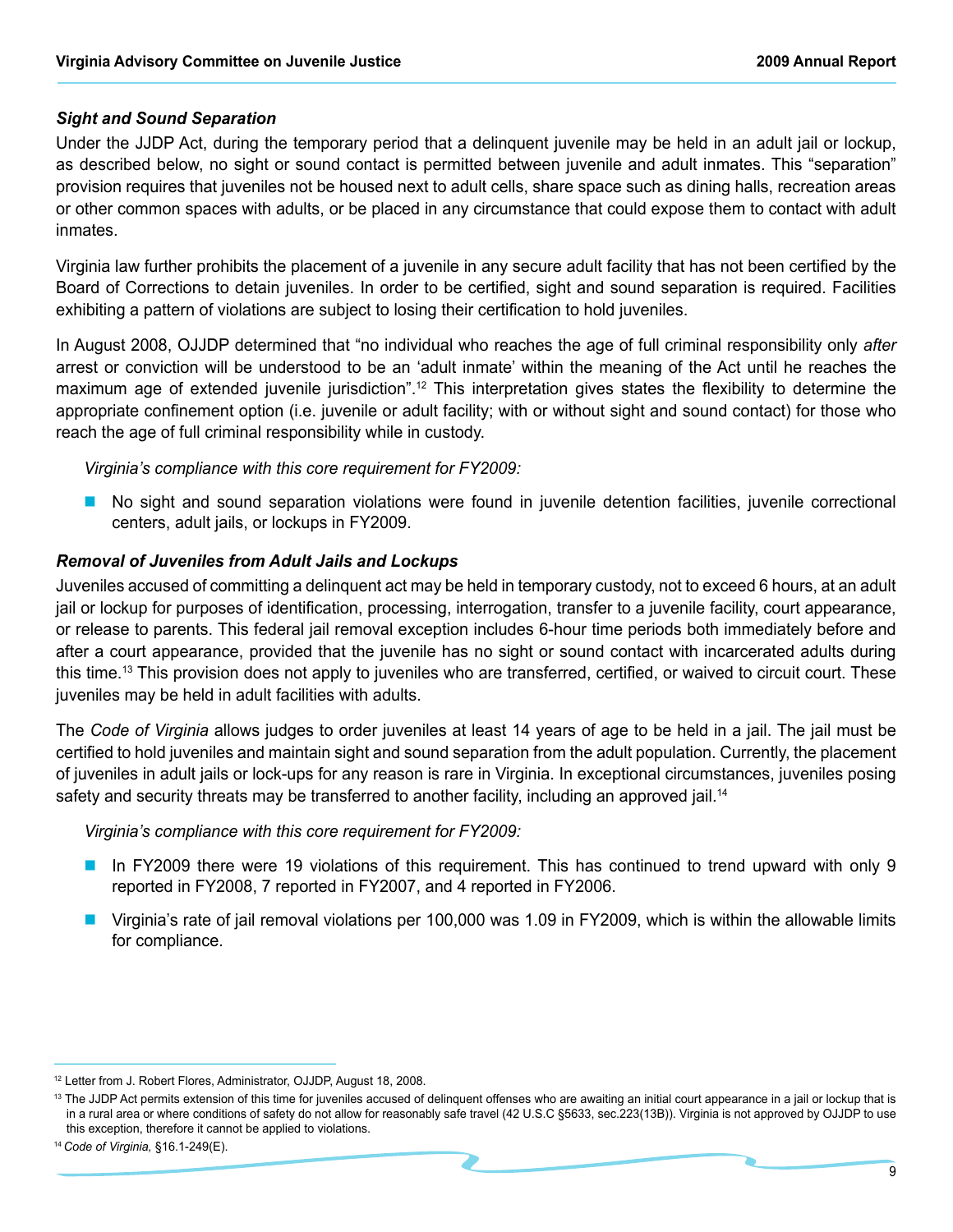#### *Addressing Disproportionate Minority Contact*

Nationally, as well as in Virginia, minority youth have been disproportionately represented in the juvenile justice system in comparison to their proportions in the general juvenile population. Under the JJDP Act, states must develop and implement plans to address disproportionate minority contact with multi-pronged intervention strategies including juvenile delinquency prevention efforts and system improvements assuring equal treatment of all youth.

Virginia's plan for addressing disproportionate minority contact (DMC) is included in the Three-Year Plan. Monitoring of this core requirement is done through progress reports made to OJJDP regarding the plan's implementation. During the year, several grants were awarded for projects designed to further the understanding of DMC or to help reduce it.

*Virginia's compliance with this core requirement for FY2009:*

- n *In Virginia's Three-Year Plan: 2009-2011*, DMC was identified as a priority for funding. The ACJJ voted to give preference to DMC projects during the first year of the plan.
- **n** DCJS awarded a grant to the Virginia Department of Juvenile Justice, as well as one to Fairfax, for training on the Youth Assessment and Screening Instrument.
- n DCJS identified possible pilot sites through the review of relative rate index (RRI) data and established grant selection criteria. Following issuance of a request for proposals, three sites were selected to serve as DMC pilot sites: Norfolk, Petersburg, and Fairfax.
- n To assist sites in reporting, DCJS developed a standardized reporting spreadsheet including mandatory and optional reporting measures.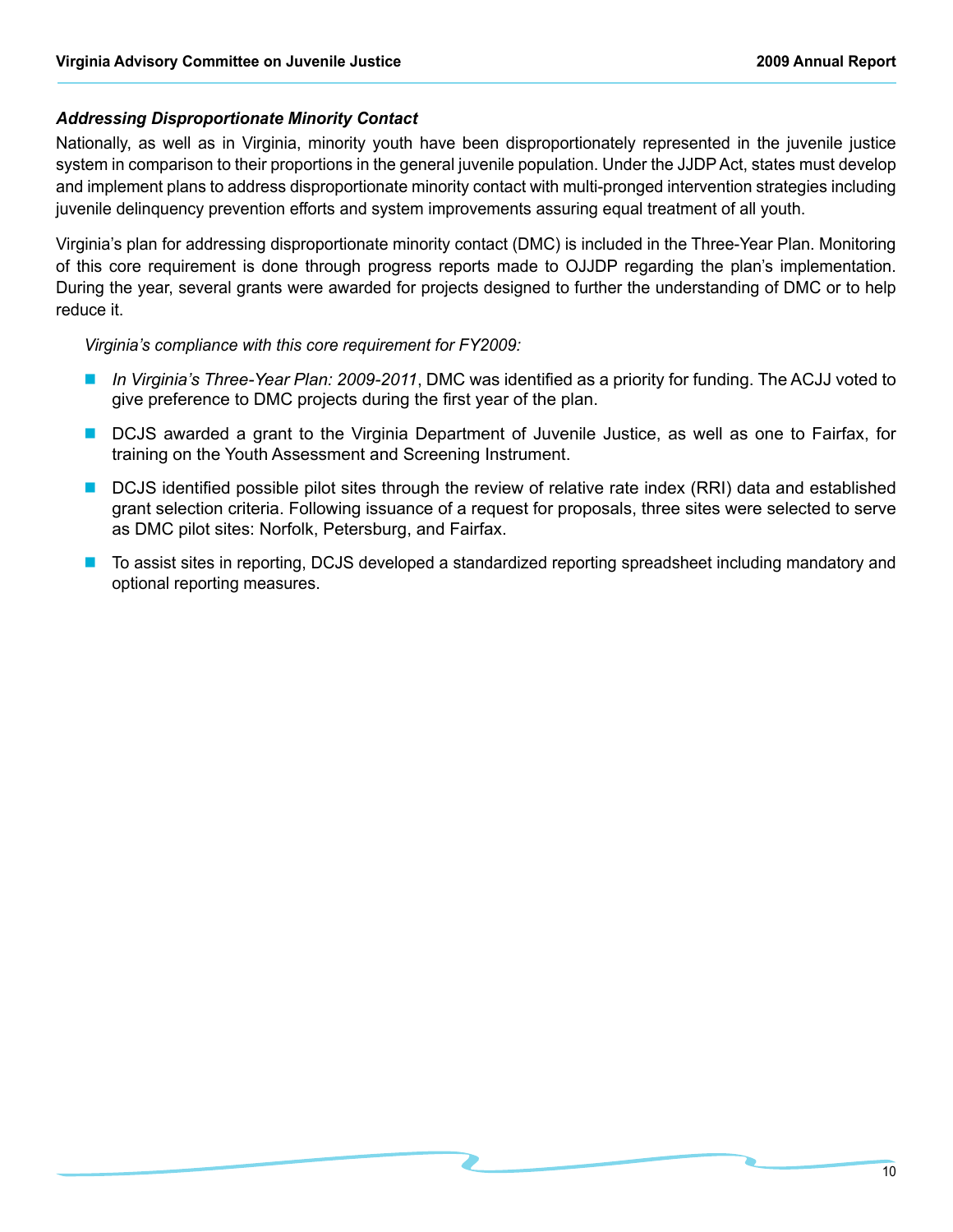*Special Projects of the ACJJ*

#### **Making a Difference in Juvenile Justice**

The ACJJ traditionally co-sponsors an annual juvenile justice and delinquency prevention conference with DCJS. The conference generally includes diverse topics covering a variety of juvenile justice issues. Unfortunately, due budget and travel constraints in state and local agencies throughout the Commonwealth, it was not feasible to hold this conference in FY2009.

#### **Blueprints for Change: Criminal Justice Policy Issues in Virginia**

DCJS serves as Virginia's criminal justice planning agency and is responsible for administering state and federal funds dedicated to improving state and local criminal justice practices, preventing crime and delinquency, and ensuring services to crime victims. In its role as a planning agency, DCJS develops comprehensive, statewide, long-range plans for strengthening and improving law enforcement and the administration of criminal justice throughout the Commonwealth.

In 2006, DCJS began holding topic-specific planning sessions to explore different leading edge criminal justice issues. Each session brings together a multidisciplinary group of executive-level participants selected because of their knowledge of the issue and their ability to advance the discussion of public policy related to the issue and make well-informed recommendations. Members of the ACJJ were involved in policy sessions in FY2009 (December, 2008) resulting in two papers: *Disproportionate Minority Contact* and *Sanctions and Penalties for Underage Drinking*.

Published *Blueprints for Change: Criminal Justice Policy Issues in Virginia* can be found on-line at www.dcjs. virginia.gov.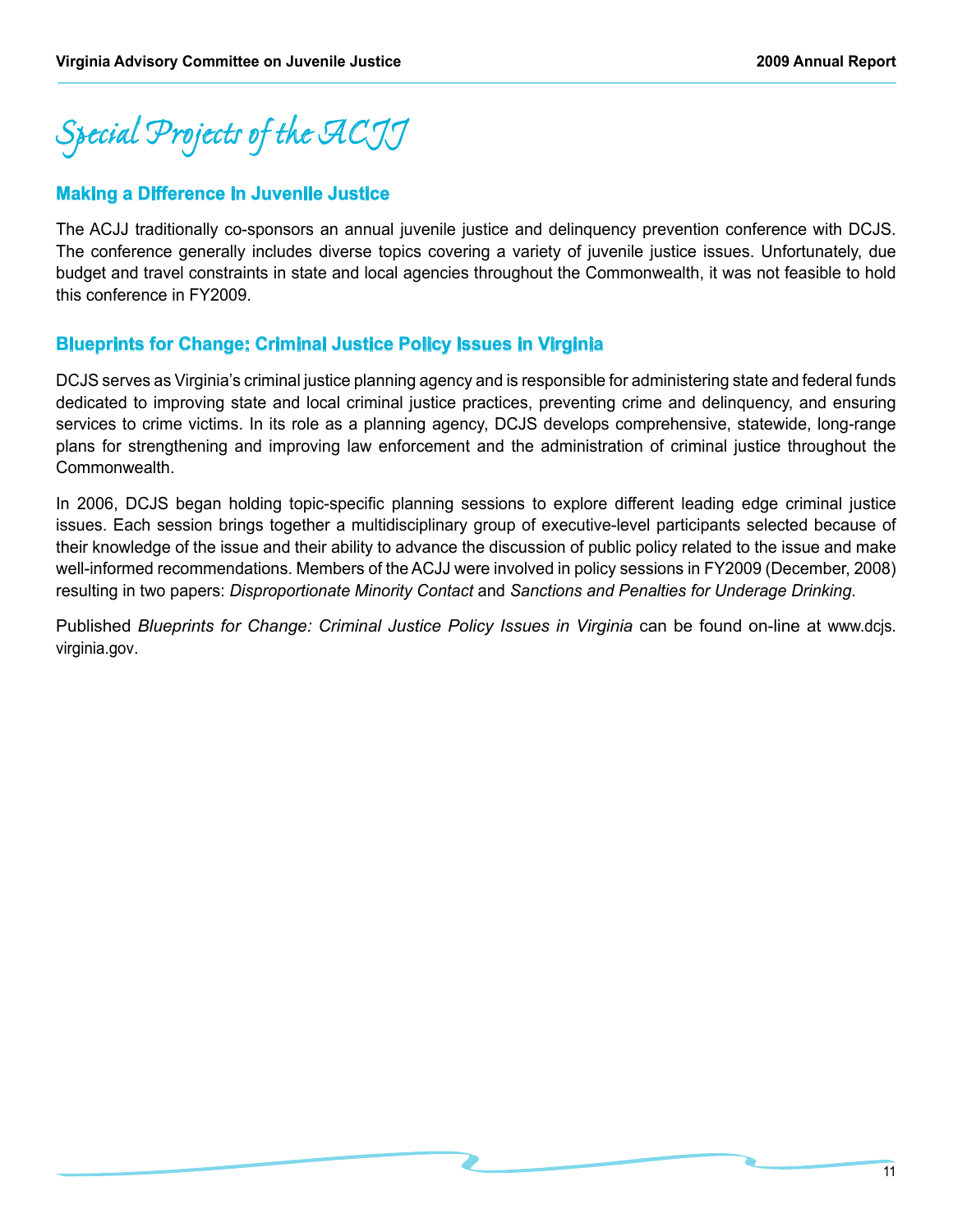*Appendix: Grant Awards*

| <b>INTERVENTION GRANT PROJECTS FY2009</b>                                                                        |                                                                   |                                                                                                                                                                                                                                                                                                                                                                                                                                                                                |  |
|------------------------------------------------------------------------------------------------------------------|-------------------------------------------------------------------|--------------------------------------------------------------------------------------------------------------------------------------------------------------------------------------------------------------------------------------------------------------------------------------------------------------------------------------------------------------------------------------------------------------------------------------------------------------------------------|--|
| Locality or<br>State Agency and<br>Project Title                                                                 | <b>Federal Funds</b><br>Awarded, Grant Year<br>and Funding Source | <b>Project Description</b>                                                                                                                                                                                                                                                                                                                                                                                                                                                     |  |
| <b>Albemarle/Charlottesville</b><br><b>Functional Family Therapy</b><br>Program for Juvenile<br><b>Offenders</b> | \$73,624<br>3rd year<br><b>Title II Funds</b>                     | This program, managed by the Commission on Children and Families,<br>uses Functional Family Therapy, targeting juvenile offenders between the<br>ages of 11 and 18 identified with mental health and/or substance abuse<br>needs by the Juvenile Court, the Family Assessment and Planning Team,<br>and the Truancy Team.                                                                                                                                                      |  |
| <b>Campbell</b><br>Parent Child Nurturing<br><b>Classes for CHINS Families</b>                                   | \$28,900<br>2 <sup>nd</sup> year<br><b>Title II Funds</b>         | This project provides a series of parenting classes for families who<br>come before the court on CHINS petitions. Classes accommodate up to<br>36 families annually and are provided by the Alliance for Families and<br>Children.                                                                                                                                                                                                                                             |  |
| <b>Fairfax County</b><br><b>Evening Reporting Center</b>                                                         | \$85,724<br>3rd year<br><b>Title II Funds</b>                     | This project establishes an evening reporting center for youth who might<br>otherwise be detained pending court action for violations or crimes<br>committed while on probation. The program, operated by the Juvenile &<br>Domestic Relations Court, provides highly structured and well supervised<br>group activities to develop skills supporting pro-social behaviors.<br>Community service is also a component.                                                          |  |
| <b>Fredericksburg</b><br>Rappahannock Region<br>Aftercare System                                                 | \$83,150<br>2 <sup>nd</sup> year<br><b>Title II Funds</b>         | This project provides a comprehensive aftercare program for both the<br>Rappahannock Regional Juvenile Center and the Chaplin Youth Center.<br>This program provides youth with aftercare specific case management<br>services using Phoenix's Returning Home Program, vocational<br>assessment and job readiness training, employment assistance, and<br>intensive job coaching upon becoming employed.                                                                       |  |
| <b>Hampton</b><br><b>Detention Alternative</b><br><b>Utilization &amp; Review</b>                                | \$12,376<br>5 <sup>th</sup> year<br><b>Title II Funds</b>         | This project provides a detention expeditor within the Hampton Court<br>Service Unit to monitor placements in the juvenile detention system<br>for purposes of expediting early release or step down to alternative<br>programs.                                                                                                                                                                                                                                               |  |
| Lee<br><b>Detention Alternatives</b><br>Program                                                                  | \$47,033<br>3rd year<br><b>Title II Funds</b>                     | This project expands the Detention Alternatives Program of the<br>Appalachian Juvenile Commission for court-ordered youth in Lee, Scott<br>and Wise Counties and the City of Norton. The program makes direct<br>contact with juveniles during the week and on weekends at their homes,<br>schools, and in the community to monitor their compliance with orders of<br>the court.                                                                                              |  |
| <b>Loudoun</b><br><b>Detention Alternatives</b>                                                                  | \$17,343<br>5 <sup>th</sup> year<br><b>Title II Funds</b>         | This project, managed by the Loudoun Department of Social Services,<br>provides a detention expeditor who facilitates community placement of<br>appropriate youth with detainable offenses or who are already detained.                                                                                                                                                                                                                                                        |  |
| <b>Norfolk</b><br><b>DMC</b>                                                                                     | \$100,000<br>1 <sup>st</sup> year<br><b>Title II Funds</b>        | This project is an Evening Reporting Center implemented to reduce<br>disproportionality by providing alternative community based services to<br>low risk youth on probation who commit technical violations and other<br>delinquent acts. Youth who enter the program are assigned a mentor<br>to assist in achieving goals and transitioning back to the community.<br>Parents and probation officers are included in the services to ensure a<br>comprehensive intervention. |  |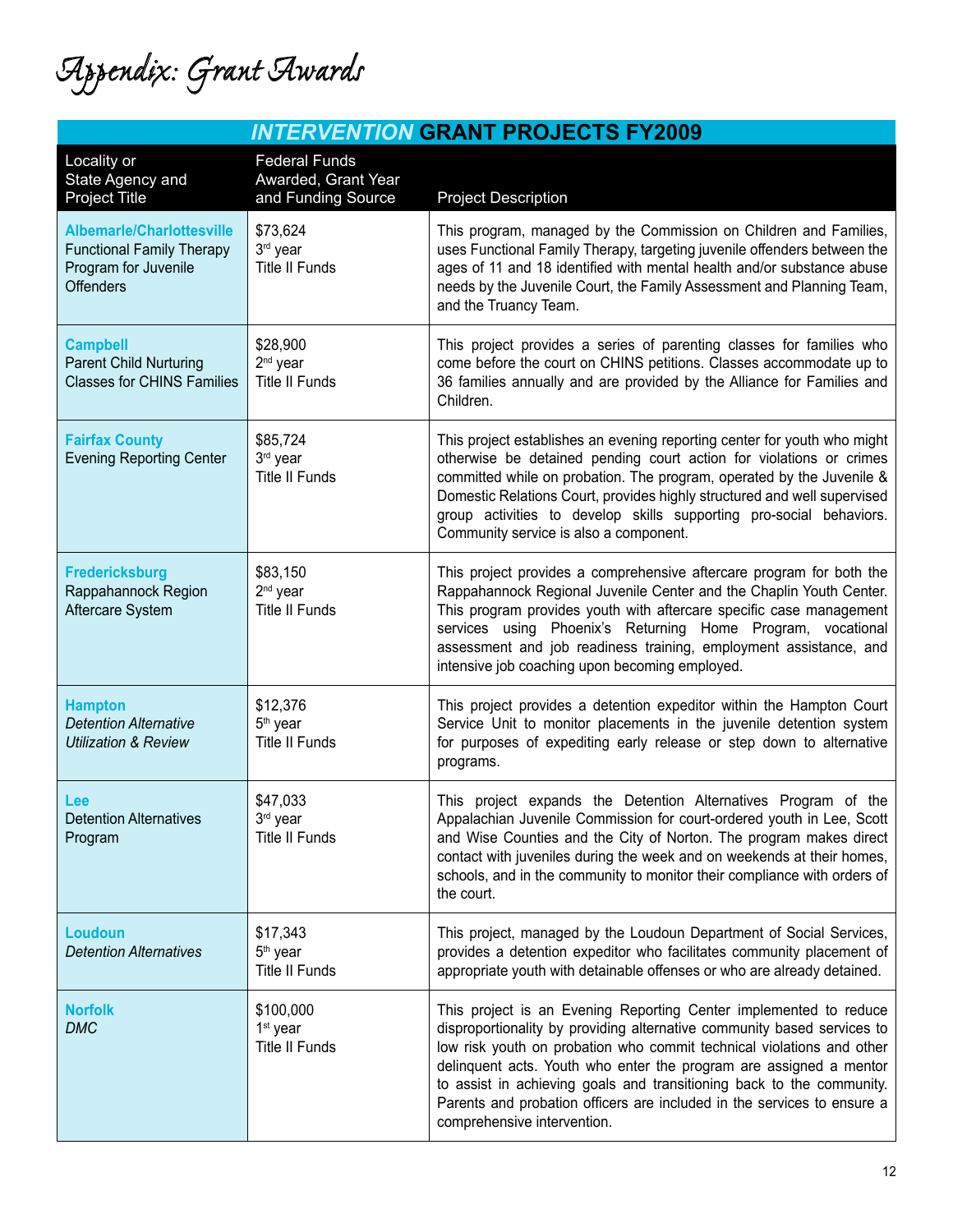*Appendix: Grant Awards*

|                                                                                                                                                          |                                                                                                                                        | <b>INTERVENTION GRANT PROJECTS FY2009</b>                                                                                                                                                                                                                                                                                                                                                                                                                                                                                                                                                                                                                                                                                                      |
|----------------------------------------------------------------------------------------------------------------------------------------------------------|----------------------------------------------------------------------------------------------------------------------------------------|------------------------------------------------------------------------------------------------------------------------------------------------------------------------------------------------------------------------------------------------------------------------------------------------------------------------------------------------------------------------------------------------------------------------------------------------------------------------------------------------------------------------------------------------------------------------------------------------------------------------------------------------------------------------------------------------------------------------------------------------|
| Locality or<br>State Agency and<br>Project Title                                                                                                         | <b>Federal Funds</b><br>Awarded, Grant Year<br>and Funding Source                                                                      | <b>Project Description</b>                                                                                                                                                                                                                                                                                                                                                                                                                                                                                                                                                                                                                                                                                                                     |
| <b>Richmond City</b><br><b>CORTIP</b>                                                                                                                    | \$24,927<br>5 <sup>th</sup> year<br><b>Title II Funds</b>                                                                              | This project provides an adaptation of the Colorado truancy case manager<br>model. Clients are provided services to respond to unexcused absences.<br>The court, schools, and the Commonwealth Attorney are the primary<br>partners in this project managed by Richmond Justice Services.                                                                                                                                                                                                                                                                                                                                                                                                                                                      |
| <b>Richmond City</b><br><b>Evening Reporting Center:</b><br><b>Reducing Recidivism</b><br>and Increasing Detention<br>Alternatives                       | \$63,964 (carried over from<br>1 <sup>st</sup> year - no additional<br>funds awarded)<br>2 <sup>nd</sup> year<br><b>Title II Funds</b> | This project implements the Boys and Girls Club - Gang Prevention<br>through Targeted Outreach Program in an Evening Reporting Center<br>(ERC). The ERC, operated by Richmond Justice Services, is a non-<br>residential community-based program offering structured programming<br>and supervision as an alternative to pre dispositional secure detention<br>and as a post dispositional graduated sanction. The ERC will target<br>youth, ages 13-17, involved in the juvenile justice system who are either<br>in violation of the conditions of supervision and at risk of being charged<br>with a probation violation, or who are before the court pre-dispositionally<br>and without such services would likely be placed in detention. |
| <b>Roanoke County</b><br><b>Functional Family Therapy</b>                                                                                                | \$47,716<br>4 <sup>th</sup> year<br><b>Title II Funds</b>                                                                              | This project provides Functional Family Therapy through Blue Ridge<br>Behavioral Health Care to approximately 30-40 youth ages 11-18 in the<br>23rd Court Services District.                                                                                                                                                                                                                                                                                                                                                                                                                                                                                                                                                                   |
| Shenandoah<br><b>Truancy Reduction and</b><br>Restorative Justice<br>Program                                                                             | \$25,883<br>4th year<br><b>Title II Funds</b>                                                                                          | This program, operated by the Apple Valley Mediation Network, assesses<br>the needs of high-risk truant students age 7-17 and their families.<br>The program also provides community services and monitors school<br>performance and family participation.                                                                                                                                                                                                                                                                                                                                                                                                                                                                                     |
| <b>Spotsylvania</b><br>School-Based Probation<br>Program                                                                                                 | \$67,612<br>3rd year<br><b>Title II Funds</b>                                                                                          | This project provides a probation officer through the Court Service Unit<br>in a high school in both Spotsylvania and Stafford Counties for court-<br>ordered youth. The probation officer seeks to accomplish program goals<br>by monitoring the youth's attendance and behavior through daily contact<br>with school personnel.                                                                                                                                                                                                                                                                                                                                                                                                              |
| <b>Virginia Department of</b><br><b>Correctional Education</b><br><b>Successful Transitioning</b><br>with Life Skills and<br><b>Employability Skills</b> | \$46,823<br>2 <sup>nd</sup> year<br><b>JABG Funds</b>                                                                                  | This project provides the necessary skills through the Department of<br>Correctional Education for older incarcerated youth to make a seamless<br>transition back into the community to become responsible, productive, tax<br>paying members of the community.                                                                                                                                                                                                                                                                                                                                                                                                                                                                                |

Note: This list represents grants awarded *during* the period of July 1, 2008 thru June 30, 2009. The actual grant period may vary and be for a calendar year, a federal fiscal year (October 1-September 30), or a state fiscal year, including for the year starting July 1, 2009 (July 1-June 30). JABG formula grants and JAG/Byrne grants are not included.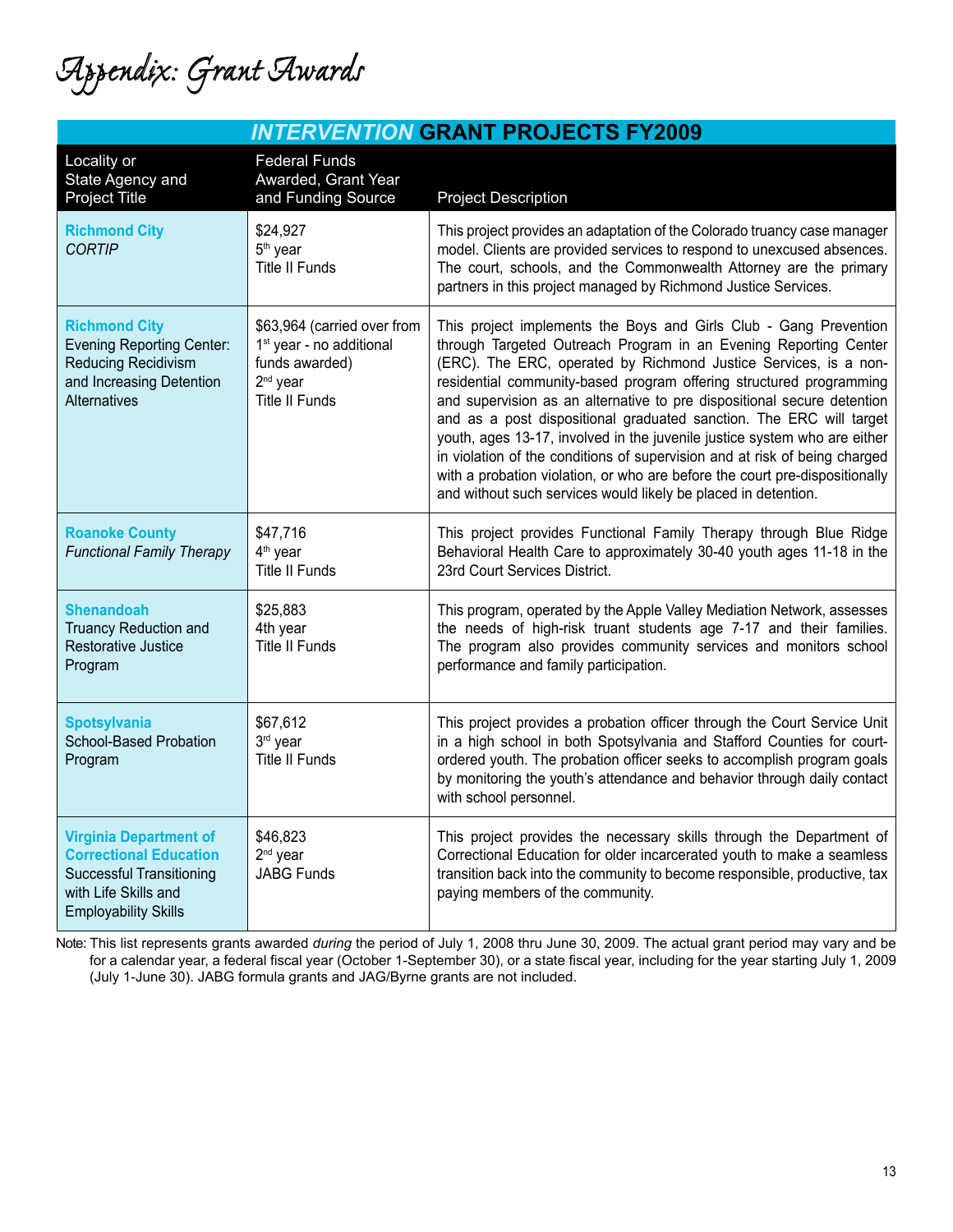*Appendix: Grant Awards*

|  | <b>PREVENTION GRANT PROJECTS FY2009</b> |  |
|--|-----------------------------------------|--|
|--|-----------------------------------------|--|

| Locality or State Agency<br>and Project Title                                  | <b>Federal Funds</b><br>Awarded, Grant Type<br>and Funding Source | <b>Project Description</b>                                                                                                                                                                                                                                                                                                                                                                                                                                                                                             |
|--------------------------------------------------------------------------------|-------------------------------------------------------------------|------------------------------------------------------------------------------------------------------------------------------------------------------------------------------------------------------------------------------------------------------------------------------------------------------------------------------------------------------------------------------------------------------------------------------------------------------------------------------------------------------------------------|
| <b>Albemarle</b><br><b>CASASTART Truancy</b><br><b>Prevention Program</b>      | \$62,077<br>2nd year<br>Title II Funds                            | This project implements the CASASTART Truancy Prevention Program<br>through the Charlottesville/Albemarle Commission on Children and<br>Families in collaboration with the Albemarle County/Charlottesville<br>Schools. This program provides case management services to<br>approximately 15 Albemarle County and Charlottesville City elementary<br>and middle school students. Referred youth, between the ages of 8 and<br>13, are identified by the schools and Truancy Team as truants or at-risk<br>of truancy. |
| <b>Bristol</b><br>Learning in Field<br>Environments (LIFE)                     | \$24,375<br>3rd year<br>Title V Funds                             | This program is a school based prevention program implemented through<br>a collaborative community effort to reduce system involvement of truants<br>and juveniles with negative school related behaviors. The LIFE program,<br>operated by Bristol Public Schools, targets 20 at-risk children and young<br>offenders age 13 and below.                                                                                                                                                                               |
| <b>Charlottesville</b><br>Students Responding in<br>Peaceful and Positive Ways | \$15,220<br>3rd year<br><b>Title V Funds</b>                      | This project provides Charlottesville City school staff with skills to create<br>a positive school culture free of the negative effects of bullying in grades<br>K-8. The project supports two evidence based programs (Olweus Bullying<br>Prevention Program & Responding in Peaceful and Positive Ways) in two<br>schools.                                                                                                                                                                                           |
| <b>Danville-Pittsylvania CSB</b><br><b>Redirection Program</b>                 | \$62,009<br>2nd year<br><b>Title II Funds</b>                     | This project implements the Redirection program to serve 40 6th-10th<br>grade students who are at risk of long term suspension due to disruptive<br>behavior, alienation, or aggression and anger issues. Students participate<br>in Aggression Replacement Training, Life Skills Training and 10 hours<br>of community service projects managed by the Danville-Pittsylvania<br>Community Services Board.                                                                                                             |
| <b>Fredericksburg</b><br>Positive Alternatives to<br><b>School Suspension</b>  | \$64,887<br>3rd year<br><b>Title II Funds</b>                     | This program aims to reduce risk levels for short-time suspended youth<br>(3-10 days) during their suspension period. The program, operated by<br>the Chaplin Youth Center, accepts referrals from parents and/or schools<br>of suspended students and provides: academic monitoring, substance<br>abuse education groups, and community service projects, incorporating<br>the National Crime Prevention Council's Community Works Curriculum.                                                                        |
| <b>Grayson</b><br><b>Strengthening Families</b>                                | \$61,483<br>2nd year<br><b>Title II Funds</b>                     | This project, managed by the Twin County Prevention Coalition, provides<br>two 14 week Strengthening Families Program (SFP) cycles to at least<br>20 at risk families to include the Hispanic Population. SFP is designed to<br>reduce environmental risk factors and improve protective factors with the<br>ultimate objective of increasing personal resilience to drug use in high<br>risk youth.                                                                                                                   |
| <b>Hanover</b><br><b>Ashland Woods Positive</b><br><b>Action Club</b>          | \$54,876<br>2nd year<br><b>Title II Funds</b>                     | This project implements Positive Action, a model substance abuse and<br>violence prevention program, within Ashland Woods, a high risk apartment<br>complex in Ashland. The program, managed by the Hanover Community<br>Services Board, provides an after school structured, supervised life skills<br>experience for youth ages 7-12.                                                                                                                                                                                |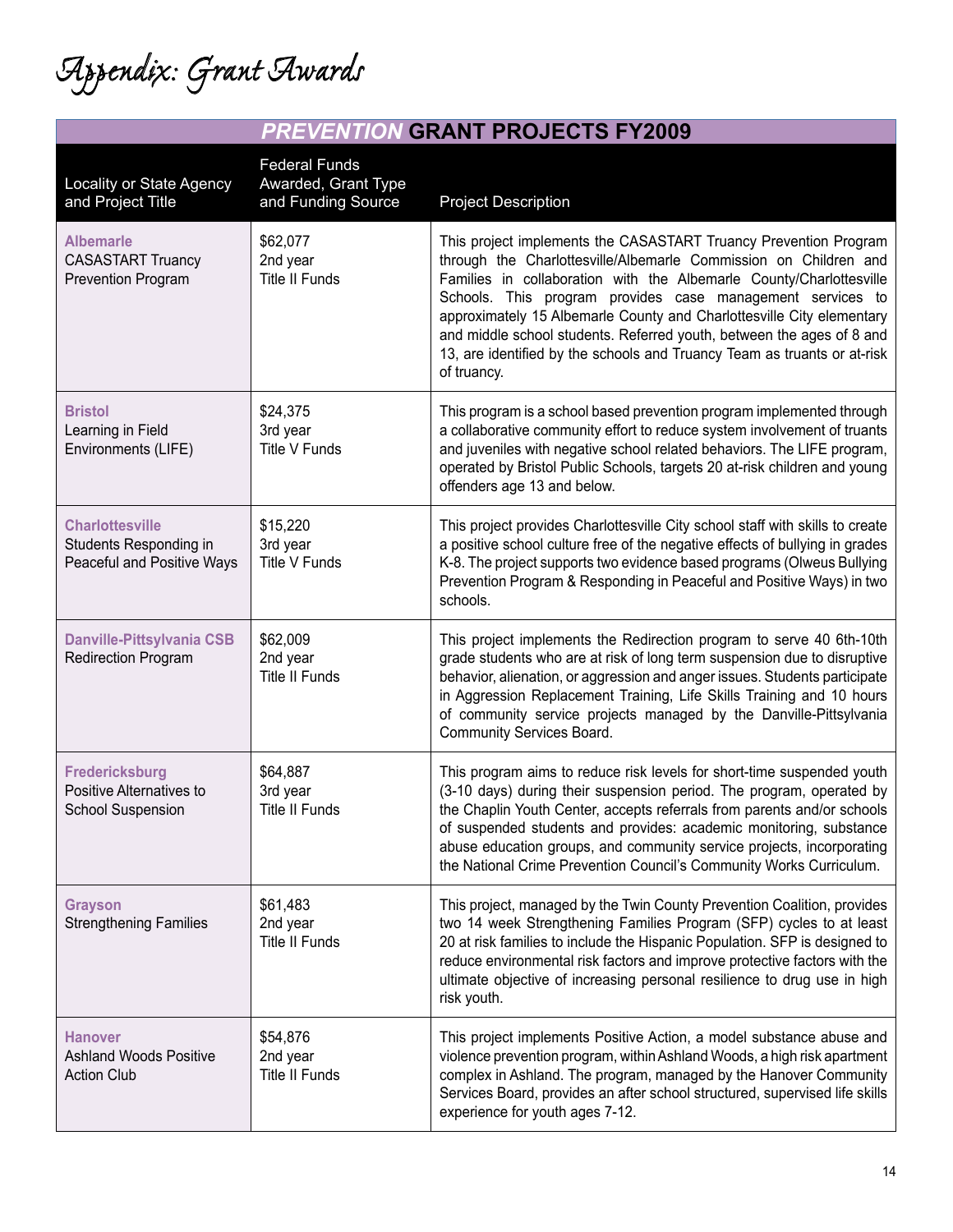*Appendix: Grant Awards*

| Locality or State Agency<br>and Project Title                    | <b>Federal Funds</b><br>Awarded, Grant Type<br>and Funding Source | <b>Project Description</b>                                                                                                                                                                                                                                                                                                                                                                                                                                                                                                                                    |
|------------------------------------------------------------------|-------------------------------------------------------------------|---------------------------------------------------------------------------------------------------------------------------------------------------------------------------------------------------------------------------------------------------------------------------------------------------------------------------------------------------------------------------------------------------------------------------------------------------------------------------------------------------------------------------------------------------------------|
| <b>Montgomery</b><br><b>Bullying Prevention</b>                  | \$64,060<br>3rd year<br><b>Title II Funds</b>                     | This project expands the Bullying Prevention Program in area schools.<br>This program targets students in K-12 at six schools. Because this<br>universal program targets students school-wide, close to 2,000 students<br>benefit from this program.                                                                                                                                                                                                                                                                                                          |
| <b>Newport News</b><br><b>Targeted Outreach</b>                  | \$45,000<br>3rd year<br>Title V Funds                             | This project expands the Boys & Girls Club Gang Prevention Program to<br>other local youth-serving agencies through the Office on Children, Youth<br>& Families. The model provides an additional 100 youth who are at risk<br>of gang involvement with individualized services, support, and intensive<br>case management services.                                                                                                                                                                                                                          |
| <b>Norfolk</b><br><b>Truancy Prevention</b>                      | \$38,561<br>3rd year<br>Title V Funds                             | This project promotes parental involvement and support in the reduction<br>of truancy though the Truancy Parent Group operated by the Court<br>Service Unit. Parents of truants are involved in sessions with a therapist<br>to understand the impact of their supervision styles, parenting skills, and<br>discipline techniques.                                                                                                                                                                                                                            |
| <b>Roanoke City</b><br><b>Across Ages</b>                        | \$64,980<br>2nd year<br><b>Title II Funds</b>                     | This project implements the Across Ages Program under Youth<br>Development Family Services of Roanoke in collaboration with various<br>after school programs. The program serves at least 40 high risk youth<br>who are truant or have incarcerated relatives or are at risk of dropping out<br>of school. Across Ages is designed to reduce the number of youth using<br>substances such as tobacco, alcohol and marijuana and to enhance<br>school attendance and successful graduation.                                                                    |
| <b>Spotsylvania</b><br>My Life After School                      | \$63,461<br>2nd year<br><b>Title II Funds</b>                     | This project implements the Social Decision Making/ Social Problem<br>Solving for Middle School Students Curriculum through the Office on<br>Youth. The curriculum assists students in decision making skills for<br>school, career, individual goals, peer groups and family. The curriculum<br>also includes Service Learning to promote pride in the community and<br>leadership development through partnerships with community leaders<br>and SROs. Supplemental presentations, activities, academic monitoring,<br>and support are part of the program. |
| <b>Tazewell</b><br><b>Creating Lasting Family</b><br>Connections | \$48,750<br>3rd year<br><b>Title II Funds</b>                     | This program is a comprehensive family strengthening and substance<br>abuse and violence prevention curriculum designed to help youth and<br>families in high-risk environments become strong, healthy, and supportive.<br>The program is designed to work with system involved youth ages 9 to 17<br>and their families and is delivered by Clinch Valley Community Action.                                                                                                                                                                                  |
| <b>Wise</b><br><b>Strengthening Families</b>                     | \$48,750<br>3rd year<br><b>Title II Funds</b>                     | This project serves young truants who reside in Wise County and the City<br>of Norton. This program, administered by the Lonesome Pine Office on<br>Youth, improves parenting skills and reduces delinquent behaviors while<br>strengthening family bonds.                                                                                                                                                                                                                                                                                                    |

Note: This list represents grants awarded *during* the period of July 1, 2008 thru June 30, 2009. The actual grant period may vary and be for a calendar year, a federal fiscal year (October 1-September 30), or a state fiscal year, including for the year starting July 1, 2009 (July 1-June 30). JAG/Byrne grants are not included.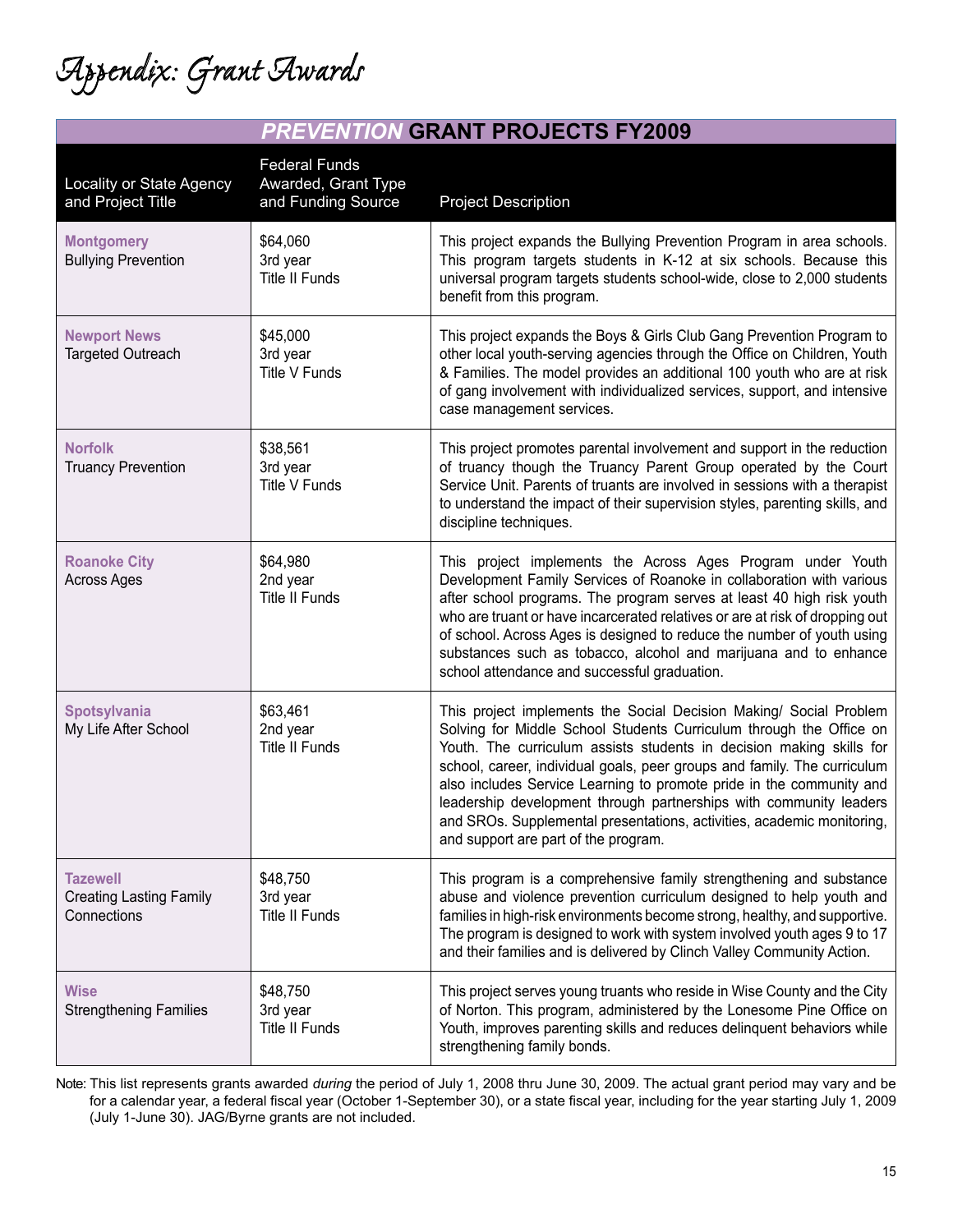*Appendix: Grant Awards*

### *SYSTEMS IMPROVEMENT* **GRANT PROJECTS FY2009**

| <b>Locality or State Agency</b><br>and Project Title                                                             | <b>Federal Funds</b><br>Awarded, Grant Type<br>and Funding Source | <b>Project Description</b>                                                                                                                                                                                                                                                                                                                                                                                                                                                                                                                                                                                                                                                                                                            |
|------------------------------------------------------------------------------------------------------------------|-------------------------------------------------------------------|---------------------------------------------------------------------------------------------------------------------------------------------------------------------------------------------------------------------------------------------------------------------------------------------------------------------------------------------------------------------------------------------------------------------------------------------------------------------------------------------------------------------------------------------------------------------------------------------------------------------------------------------------------------------------------------------------------------------------------------|
| <b>Fairfax County</b><br><b>DMC</b>                                                                              | \$65,000<br>1st year<br><b>Title II Funds</b>                     | This project is a collaboration between the Court Service Unit (CSU), the<br>County Executive's office and the Center for the Study of Social Policy<br>to identify and remedy the organizational and structural components of<br>racial disproportionality and disparity in the juvenile justice system and<br>other systems that interact with the JJ system. An analysis is being<br>conducted to review policies, procedures, and practices. The grant is<br>also being used to train front line staff and others who have an impact<br>on the system.                                                                                                                                                                            |
| <b>University of Virginia</b><br><b>Restoring Youths</b><br>Adjudicated Incompetent to<br><b>Stand Trial</b>     | \$286,621<br>2nd year<br><b>JABG Funds</b>                        | The University of Virginia (UVA) is conducting an evaluation of the<br>efficacy, efficiency, and cost effectiveness of the Virginia Juvenile<br>Competence Program to inform future development and enhance its<br>ultimate dissemination to other state communities; enhance the quality of<br>the instruction now available to youth being offered restoration services<br>through the development of new interactive tools; create and implement<br>the design of restoration program packages with all relevant training<br>materials.                                                                                                                                                                                            |
| <b>Virginia Department of</b><br><b>Criminal Justice Services</b><br><b>Disproportionate Minority</b><br>Contact | \$110,000<br>2nd year<br>Title II                                 | DMC is a major problem nationwide and in Virginia. Likewise, it is also<br>problematic in the Cities of Newport News and Norfolk. These localities<br>have realized the need to begin addressing DMC and in 2006, through<br>One-Time Special Fund Grants, they were able to work with the Haywood<br>Burns Institute (BI) to assess their readiness to make changes that can<br>positively impact DMC. Both cities have expressed an interest and a<br>willingness to continue their work with BI on a more intensive level that will<br>result in a reduction of DMC. This project, under a contract administered<br>by the Department of Criminal Justice Services, allows both Newport<br>News and Norfolk to continue this work. |

Note: This list represents grants awarded *during* the period of July 1, 2008 thru June 30, 2009. The actual grant period may vary and be for a calendar year, a federal fiscal year (October 1-September 30), or a state fiscal year, including for the year starting July 1, 2009 (July 1-June 30). JAG/Byrne grants are not included.